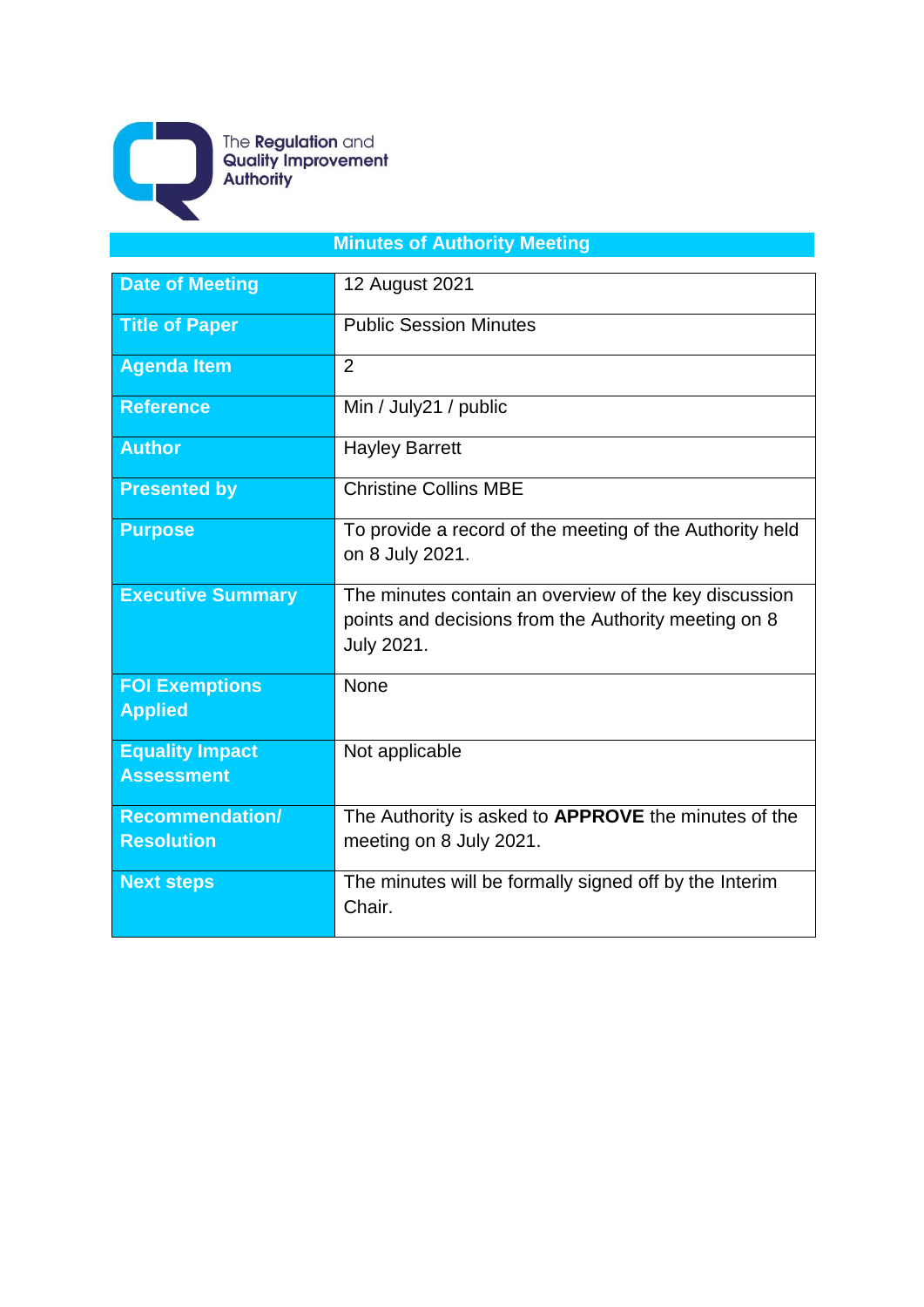

#### **PUBLIC SESSION MINUTES**

| <b>Authority Meeting</b><br>Via Zoom<br><b>Thursday 8 July 2021, 12.23pm</b>                                                                                                                                                                                    |                                                                                                                                                                                                                                                                                                                        |
|-----------------------------------------------------------------------------------------------------------------------------------------------------------------------------------------------------------------------------------------------------------------|------------------------------------------------------------------------------------------------------------------------------------------------------------------------------------------------------------------------------------------------------------------------------------------------------------------------|
| <b>Present</b><br>Christine Collins MBE (Interim Chair)<br>(CC)<br>Neil Bodger (NB)<br>Alan Hunter (AH)<br>Prof. Stuart Elborn (SE)<br>Bronagh Scott (BS)<br>Jacqui McGarvey (JMcG)<br>Suzanne Rice (SR)                                                        | <b>RQIA Staff Members in attendance</b><br>Briege Donaghy (Chief Executive) (BD)<br>Jacqui Murphy (Acting Head of<br><b>Business Support Unit) (JM)</b><br>Lynn Long (Acting Deputy Director of<br>Improvement) (LL)<br>Hayley Barrett (Business Manager)<br>(HB)<br>Lesley Mitchell (LM), HSC Leadership<br>Associate |
| <b>Apologies:</b><br>Emer Hopkins (Acting Director of<br>Improvement) (EH)<br>Karen Harvey (Professional Advisor,<br>Social Work) (KH)<br>Julie-Ann Walkden (Deputy Director of<br>Assurance) (JAW)<br><b>Malachy Finnegan (Communications</b><br>Manager) (MF) |                                                                                                                                                                                                                                                                                                                        |

#### **1.0 Agenda Item 1 - Welcome and Apologies**

- 1.1 The meeting commenced at 12.23am.
- 1.2 CC welcomed all Authority Members and RQIA staff to this meeting. CC welcomed BD to her first meeting of the Authority as RQIA Chief Executive. Apologies were noted from EH, KH, JAW and MF.

### **2.0 Agenda Item 2 – Minutes of the meeting of the Authority held on 6 May 2021 and matters arising**

2.1 The Authority **APPROVED** the Minutes of the meeting held on 6 May 2021.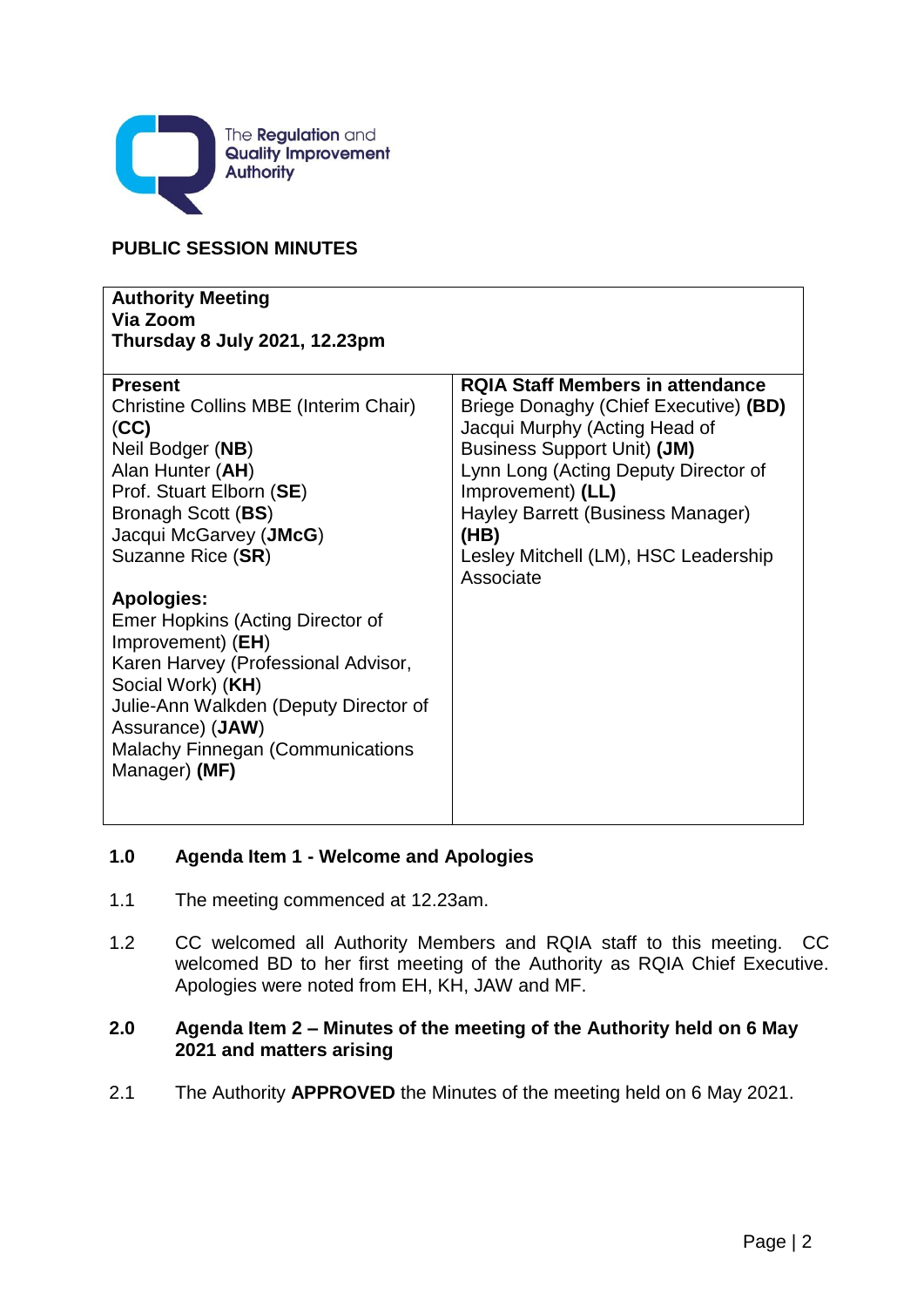#### **3.0 Agenda Item 3 – Minutes of the meeting of the Authority held on 30 June 2021 and matters arising**

3.1 The Authority **APPROVED** the minutes of the meeting held on 30 June 2021. The Authority noted that action 234 is complete.

#### **4.0 Agenda Item 4 –Declaration of Interests**

- 4.1 CC asked Authority members if, following consideration of the agenda items, any interests were required to be declared in line with Standing Orders.
- 4.2 CC declared an interest due to her position as Chair of the Patient Client Council (PCC), however, DoH has confirmed that the position is time bound and that it is actively seeking to recruit a Chair. CC would recuse herself from dealing with any matters which she considers would constitute a conflict of interest in relation to her respective role as Chair of the PCC.
- 4.3 BS advised that she is an Associate with the HSC Leadership Centre and is currently seconded to DoH, via HSC Leadership Centre, to advise on COVID surge planning. If any areas arise that cause a conflict she will excuse herself.

#### **5.0 Agenda Item 5 – Members Activity Report**

5.1 Members **NOTED** the Members Activity Report.

#### **6.0 Agenda Item 6 – Management Plan 2021/2022**

- 6.1 BD presented the Management Plan 2021/2022 noting that the Authority had been heavily involved in its development. BD acknowledged the importance for RQIA to move through this journey of improvement collaboratively.
- 6.2 CC asked if this was the final version approved by the DoH and queried how RQIA should publicise it. JM advised that although no formal notification from the Department had been received, this was the final version agreed at a meeting between DoH officials and Dr Stevens and Emer Hopkins. The Business Plan and Corporate Strategy are usually published on the RQIA website. CC said that this should happen in due course, and might be usefully supplemented by a circulation to stakeholders. BD noted that she is keen to promote strategic commitment to engagement across social media platforms. This would form part of the new Communications and Engagement Strategy.
- 6.3 AH queried if there would be quarterly reporting on the implementation / progress of actions. JM advised that the Management Plan reporting will form part of the Performance Activity Report.
- 6.4 Members noted that the plan was ambitious; and that very careful monitoring and quick action in response to changes, especially given the uncertain external environment, would be required. They looked forward to reports on progress and achievement of the objectives set, as part of the transformation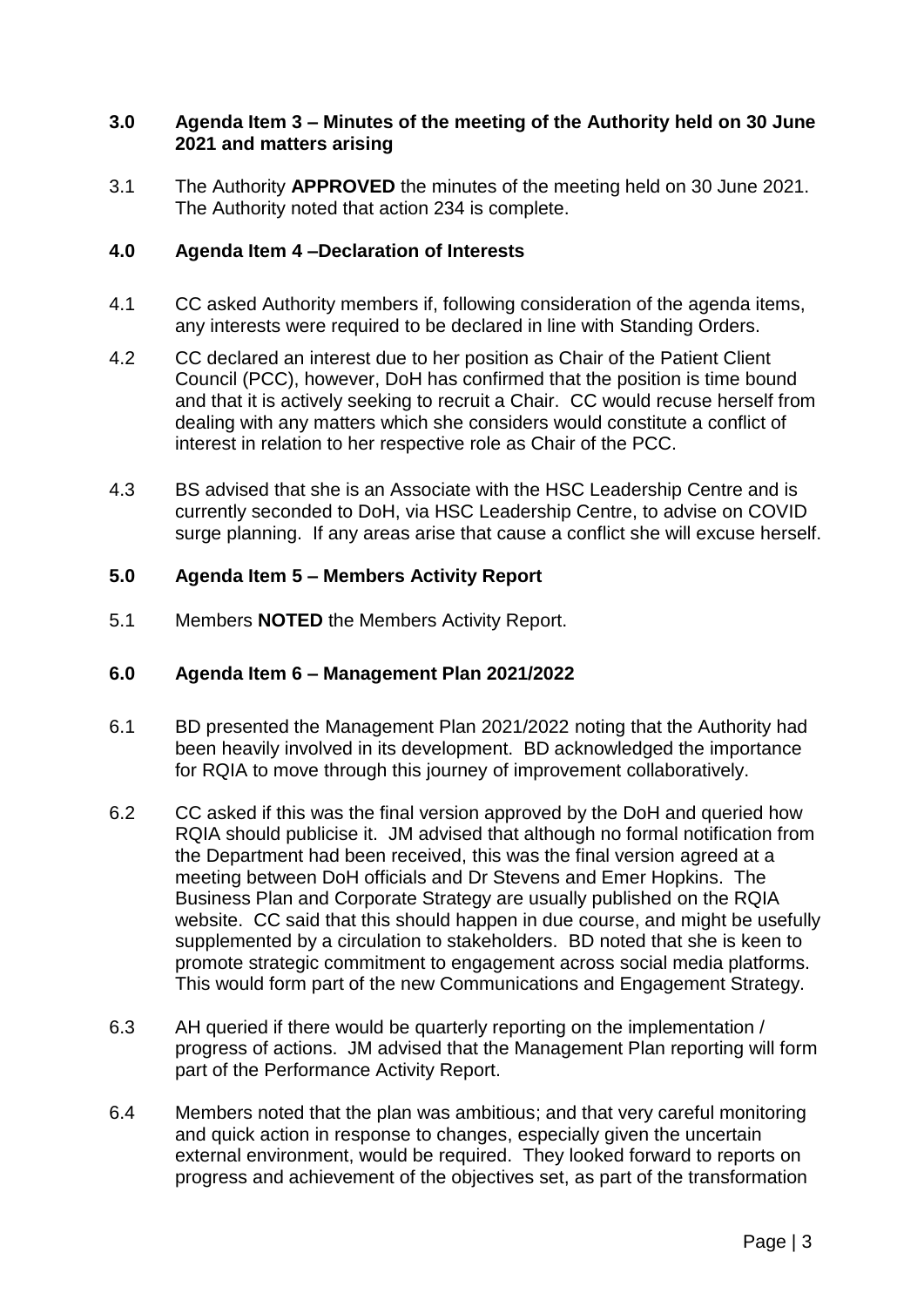journey.

6.5 Authority members **APPROVED** the Management Plan 2021/2022.

## **7.0 Agenda Item 7 – Finance Performance Report (Month 2)**

- 7.1 Agenda Item 7 was discussed at the beginning of the meeting.
- 7.2 At this point, Lesley Mitchell (LM) joined the meeting (12.23pm).
- 7.3 LM advised that at the workshop on 3 June 2021, the 2021/22 Financial Plan was presented to outline how RQIA planned to breakeven at year end. LM noted a deficit of £4K at year end within the 2021/22 Financial Plan.
- 7.4 At this point, SR left the meeting (12.26pm).
- 7.5 LM advised that the Finance Performance Report continues to improve with the addition of a glossary.
- 7.6 LM informed Members that the Finance Performance Report outlines that there is a projected £91K deficit due to an increase in BSO SLA charge. However, LM noted her understanding that this was an error on the Business Services Organisation's (BSO's) part and would be rectified in Month 3.
- 7.7 LM noted that the dilapidation and compensation payments will be noted in Month 3.
- 7.8 LM explained that RQIA is working with a new Client Accountant in BSO and there have been a few challenges with the lack of detail. She noted RQIA's continued commitment to work with BSO Finance colleagues to make improvements in this area.
- 7.9 Authority Members voiced strong concerns regarding an £83K increase in the BSO SLA, whether this was an error, or an actual increase. Whatever the cause, it was indicative of an underlying issue. LM reiterated that she understood that this was an error and would check this to ensure it will be resolved in Month 3.
- 7.10 NB queried why agency costs were so high. JM advised that a number of staff were recruited via agency to support RQIA's digitisation of documentation to accommodate the move to Victoria House and the ongoing Deceased Patients Review.
- 7.11 CC thanked all responsible for the new format of this report and noted that it is more user friendly and easy to understand.
- 7.12 Authority members **NOTED** the Finance Performance Report (Month 2).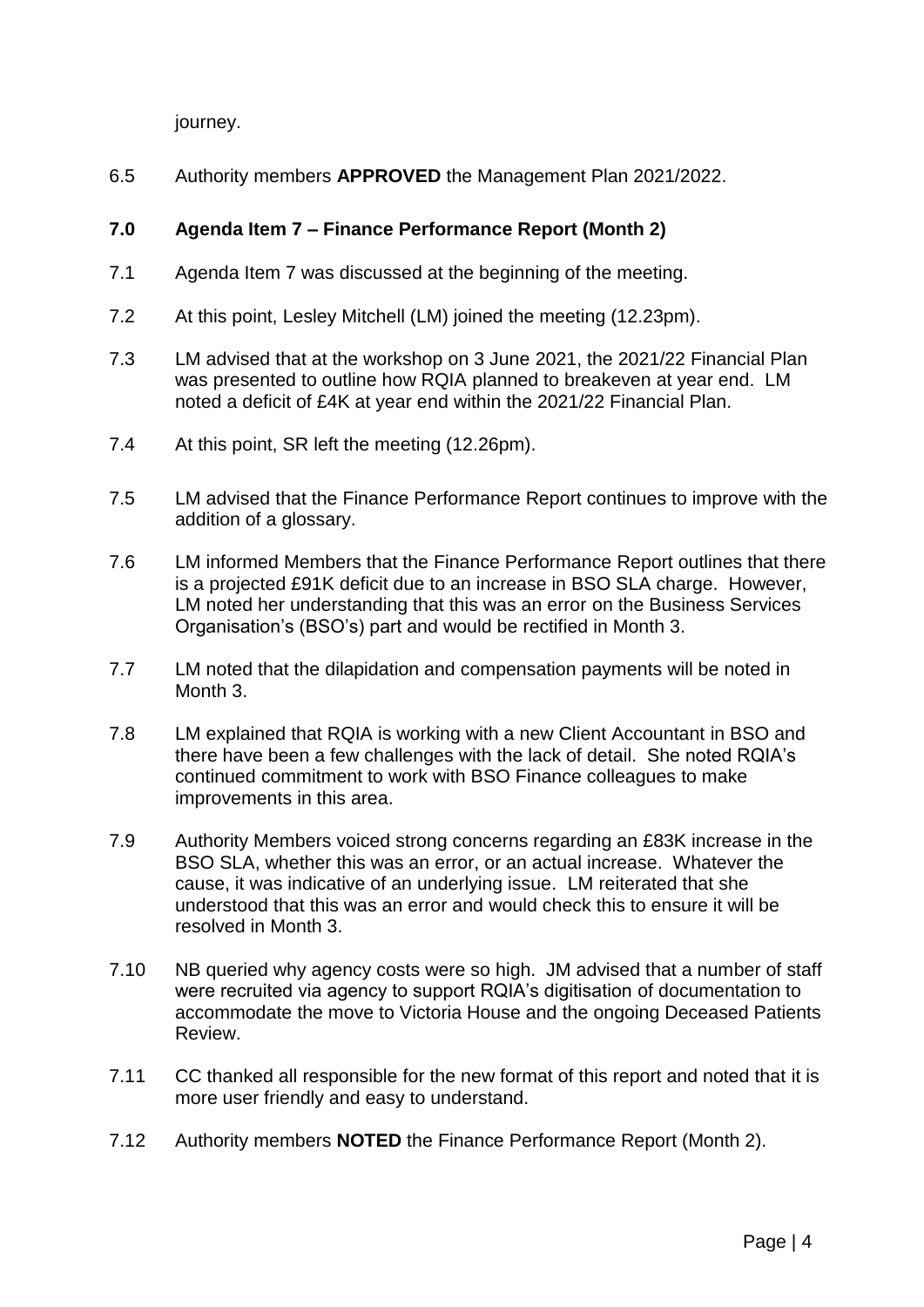7.13 At this point, LM left the meeting (12.53pm).

#### **8.0 Agenda Item 8 – Audit and Risk Assurance Committee Update**

- 8.1 NB, Chair of the Audit and Risk Assurance Committee noted that a verbal update of the meeting of 24 June was provided at the meeting on 30 June 2021. NB presented the minutes of the Audit and Risk Assurance Committee of 13 May 2021 for noting.
- 8.2 Authority members **NOTED** the Audit and Risk Assurance Committee Update.

#### **9.0 Agenda Item 9 – Chief Executive's Update**

- 9.1 BD thanked Authority members and staff for their support and warm welcome since taking up post on 1 July 2021. She said that she has been meeting with Teams in the Business Support Unit, and would arrange to meet Teams across the other Directorates in the near future. She has been impressed by the staff who have displayed a high level of skill, experience, passion and a commitment to resolve challenging issues.
- 9.2 BD advised Authority members that she is encouraging a focus through the Executive Management Team, on Service User Involvement, Health and Well-Being; supporting and appreciating our staff; and the development of RQIA's Winter / Pressures Plan. This must be taken forward by working in partnership and collaboratively with stakeholders.
- 9.3 At this point, SE left the meeting (1.28pm).
- 9.4 JMcG queried if the Memorandum of Understanding (MOU) with NI Social Care Council (NISCC) will be presented to the Authority for approval. LL confirmed that it would be presented, along with the MOU with HSC Board.
- 9.5 Authority members **NOTED** the Chief Executive's Update.

#### **10.0 Agenda Item 10 – Any Other Business**

10.1 As there was no other business, the Chair brought the meeting to a close at 1.31pm.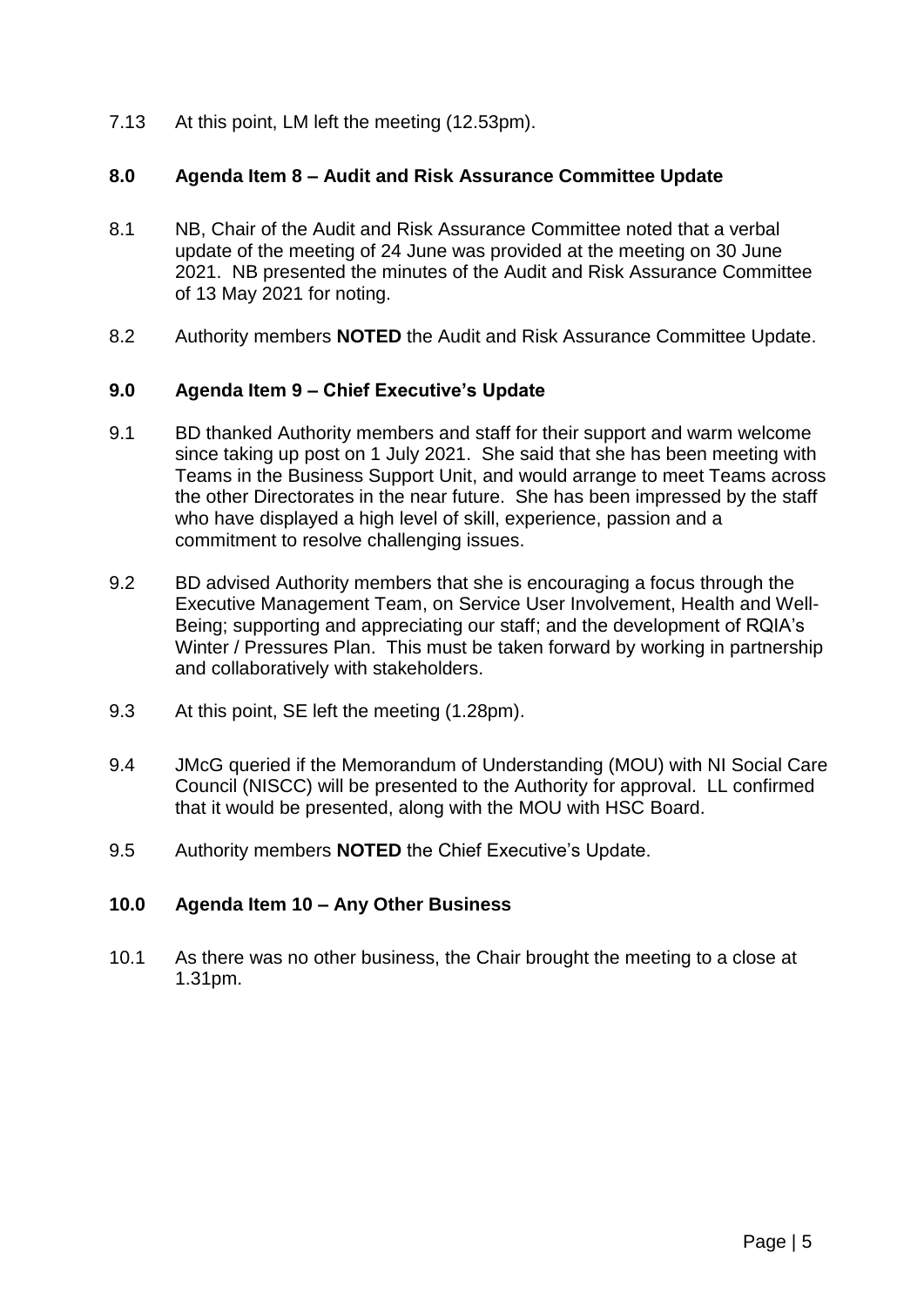**Date of next meeting: Thursday 12 August 2021**

Christine Callons

Signed

**Christine Collins MBE Interim Chair**

Date 12 August 2021